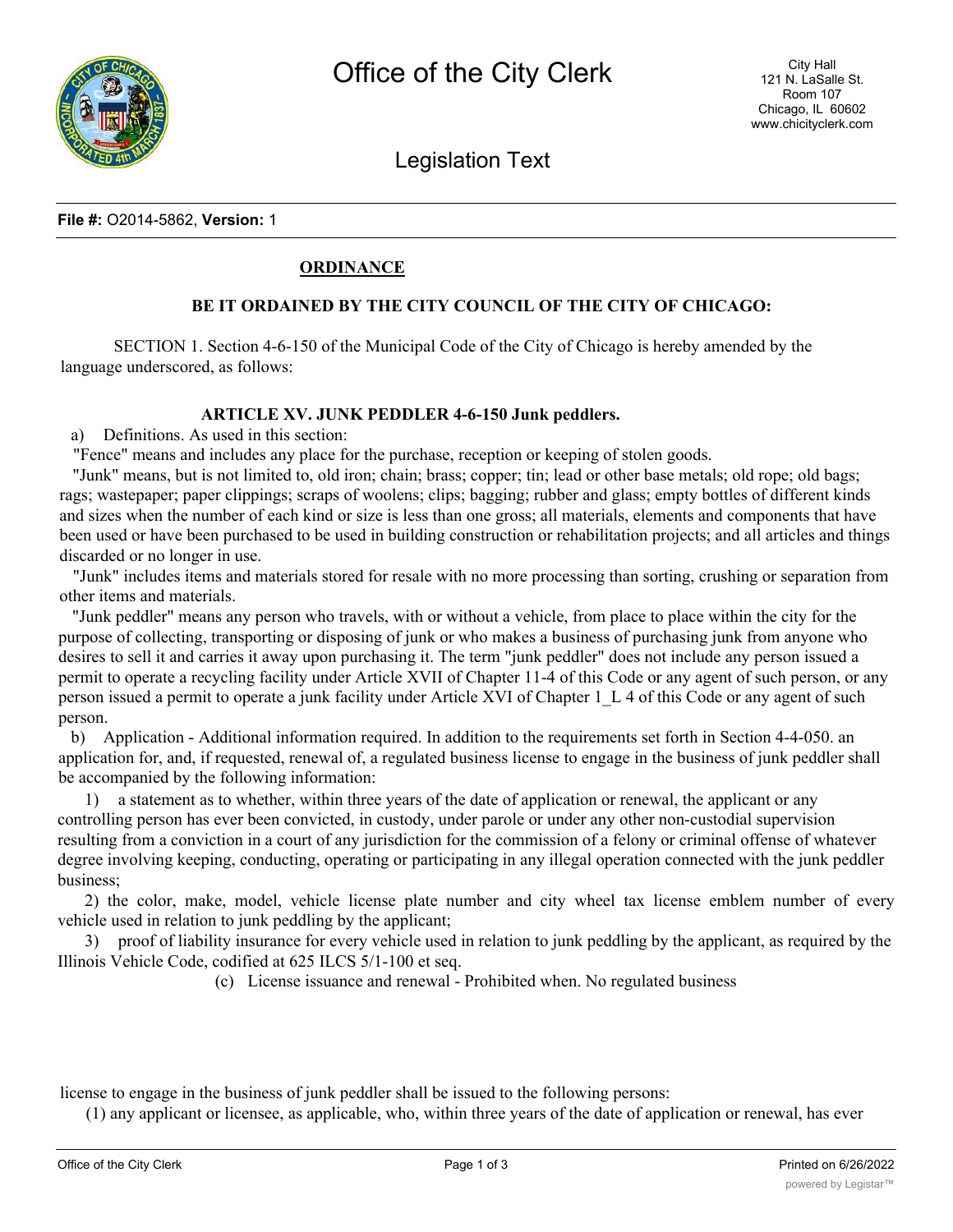### **File #:** O2014-5862, **Version:** 1

been convicted, in custody, under parole or under any other non-custodial supervision resulting from a conviction in a court of any jurisdiction for the commission of a felony or criminal offense of whatever degree involving keeping, conducting, operating or participating in any illegal operation connected with the junk peddler business.

d) *Departmental duties.*

1) The commissioner of business affairs and consumer protection shall notify the commissioner of health, the commissioner of streets and sanitation and the superintendent of police of the name and junk peddler license number of every junk peddler licensed under this section.

2) The department of business affairs and consumer protection shall issue to each licensee an identification card stating the junk peddler's name, address, telephone number, driver's license number and junk peddler license number.

e) Legal duties. Each licensee engaged in the business of junk peddler shall have a duty to:

1) observe and comply with all provisions of this Code related to use of the public way, solid waste disposal and sanitation;

2) display on each side and the rear of every junk vehicle used for the collection, transportation or disposal of any junk, in letters not less than two inches in height and in contrasting color, the following information: the licensee's name, business telephone number and city junk peddler license number;

3) carry the identification card issued under subsection (d)(2) of this section at all times while the licensee is engaged in the business of junk peddler;

4) upon request by any authorized city official, make available for inspection by such authorized city official or aldermen (i) any goods, article, thing or junk which may have been lost or stolen, or which is alleged to have been lost or stolen; (ii) the licensee's business premises; (iii) any vehicle used in relation to the licensee's business; and (iv) junk;

5) lawfully dispose of junk by hauling or otherwise bringing junk to a junk facility, recycling facility, transfer station, landfill or other solid waste disposal facility properly permitted by the city in accordance with the requirements of Chapter 11-4 of this Code;

6) keep and maintain, in the form of records and receipts, proof of proper disposal of junk.

7) keep and maintain record of any purchase of old iron, brass, copper, tin, lead, or base metals

8) require a driver's license or other government-issued photo identification with the peddler's information and record a photocopy or electronic scan of the seller's photo identification, and include a description of the material purchased, to be made available upon request by any authorized city official. Ifthe seller of these materials does not have a valid, government issued identification, the purchaser shall not complete the transaction.

9) pay the seller only by mailing a check or money order to be mailed to the

seller's address shown on the identification card presented and recorded. If the purchase of old iron, brass, copper, tin, lead, or base metals exceeds \$25.00 in one business day from one individual seller, purchaser shall not deliver payment exceeding \$25.00 in person or using other form of delivery.

f) Prohibited acts. It shall be unlawful for any licensee engaged in the business of junk peddler to:

1) engage in the business of a pawnbroker, secondhand dealer or itinerant merchant;

2) park any vehicle used in relation to junk peddling on any residential or business street in violation of Section 9-64-170 of this Code;

3) or operate any vehicle used in relation to junk peddling in such a manner as to present a danger or hazard to pedestrians and/or other vehicles using the public way. Conduct that may create a hazard includes, but is not limited to, operating a vehicle with unsecured loads or disassembling or discarding items on the public way;

4) purchase any article from any minor without the written consent of such minor's parent or guardian, which consent shall be signed in the presence of the licensee or the licensee's agent;

5) purchase any item from a person who (i) appears to be intoxicated or under the influence of any drug; or (ii) is known by the licensee to be a thief or to have been convicted of burglary or theft;

6) engage in any illegal activity or violate any state law related to stolen goods;

7) transact business before the hour of 6:00 a..m. or after the hour of 9:00 p.m.

g) Penalty. In addition to any other penalty provided by law, any person who violates any provision of this section or any rule or regulation promulgated thereunder shall be subject to a fine of not less than